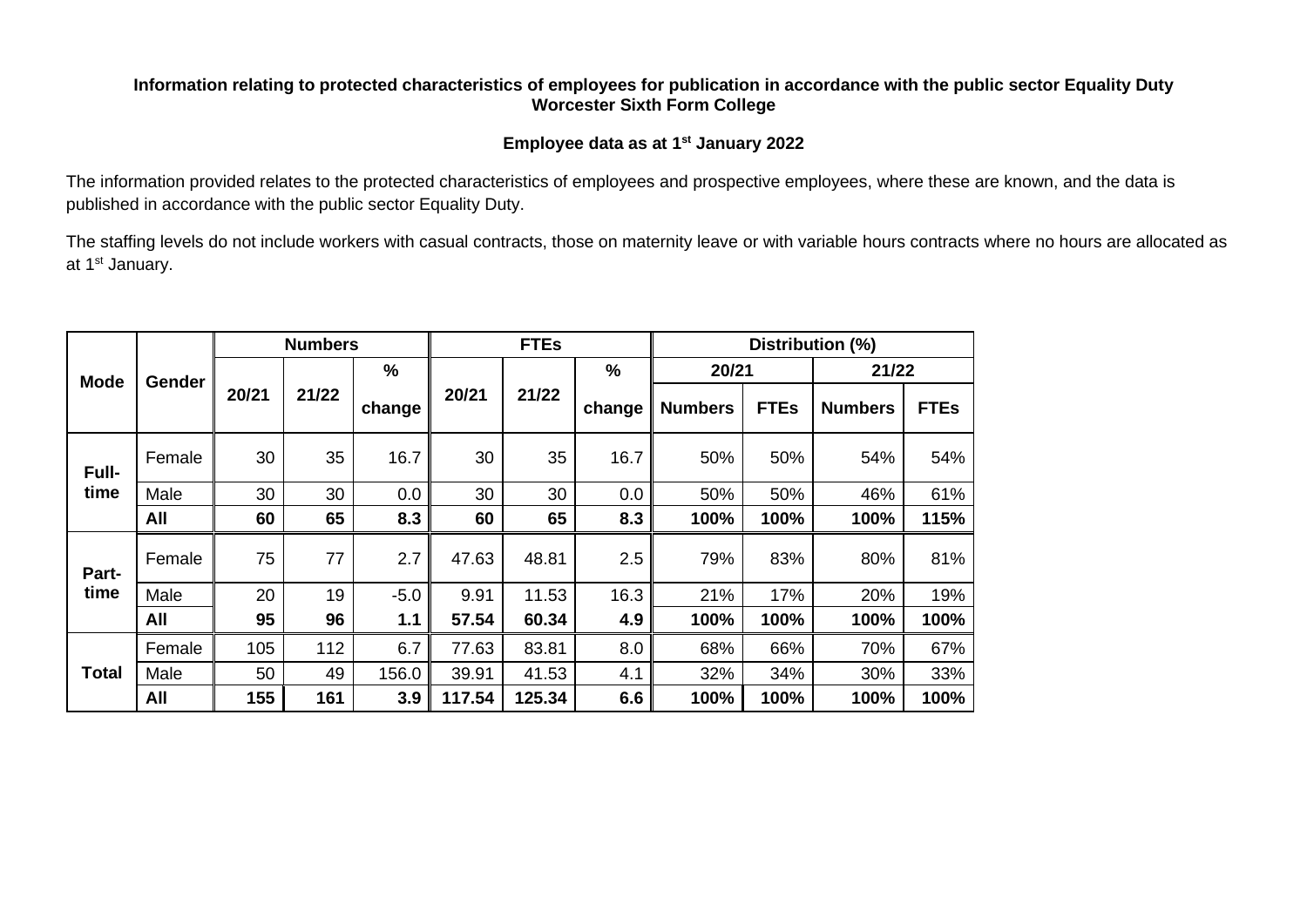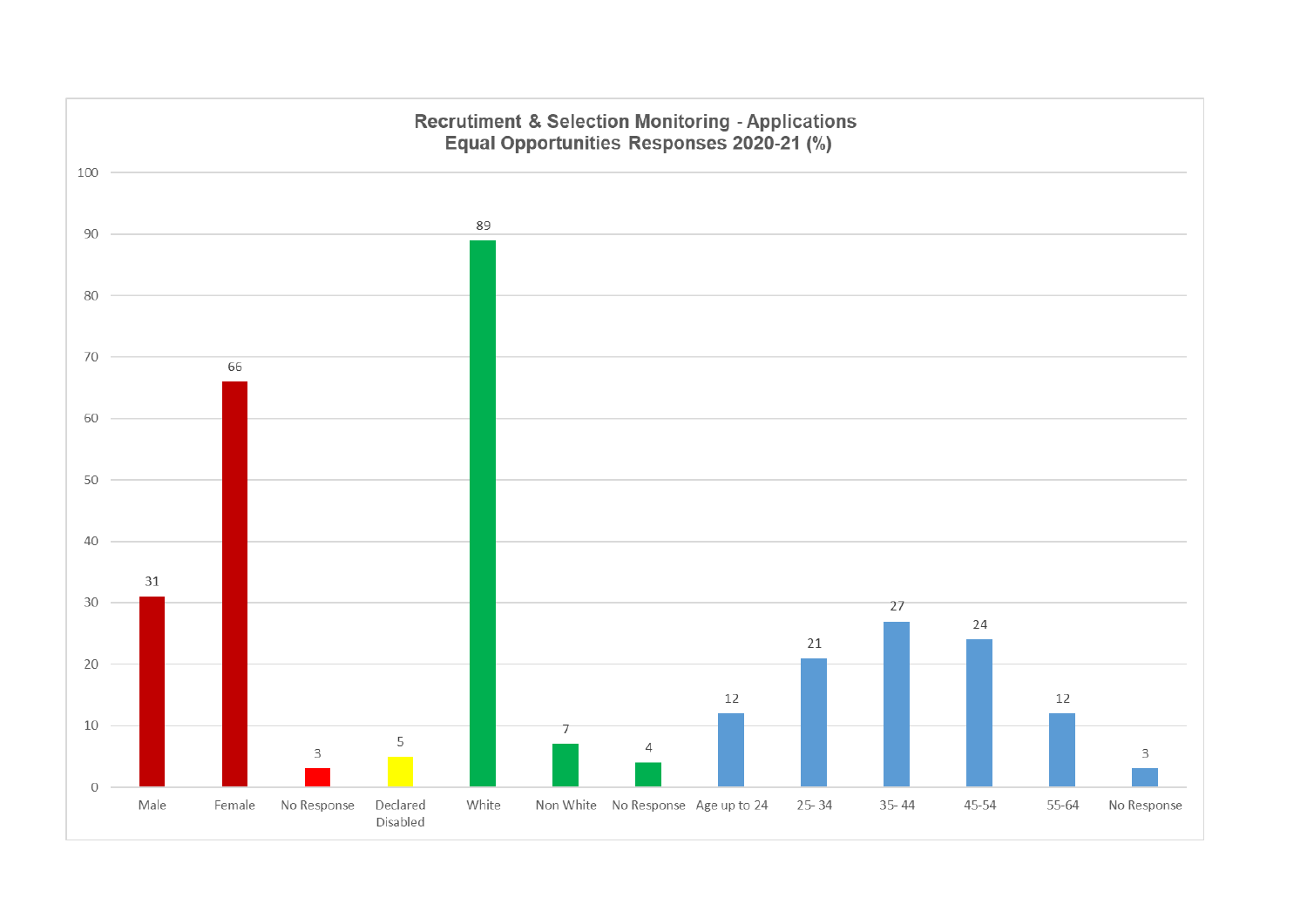# **Applications 2020-21 by religion and marital status**

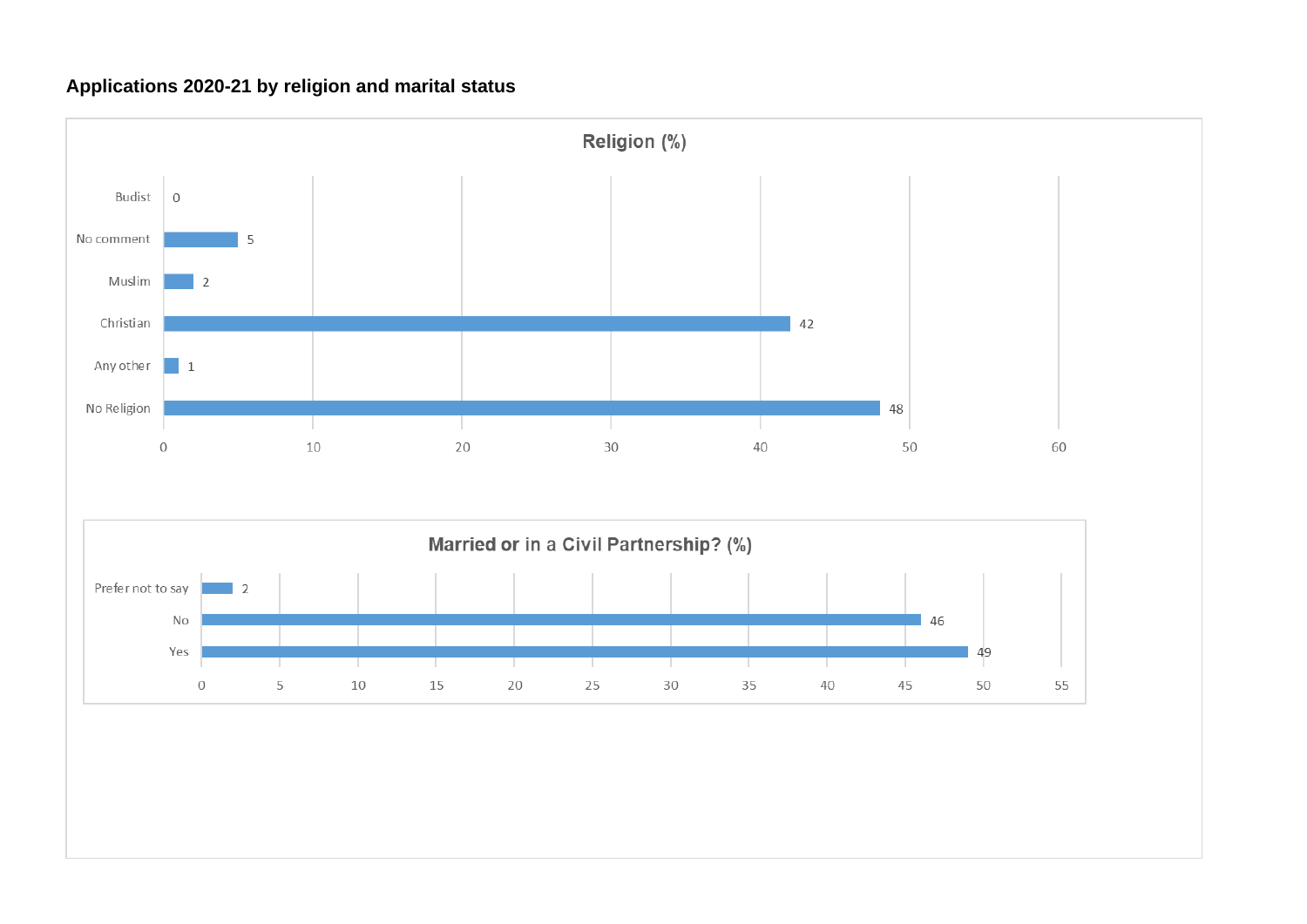## **Applications 2020-21 by Sexual Orientation (%)**



#### **Applications for 2020-21**

- Gender the proportion of female applicants was 66% quite a decrease from last year at 74% and less than the proportion of female employees as at Jan 22, 70%, and Jan 21, 68%.
- Age the age group 35-44 remains the greatest proportion of applicants, 27% which was the same as last year, although there is not much difference between this age group and the group 45-54 (24%). Age group 45-54 (34.57%) remains the highest group for employees as at Jan 22.
- Disability applicants who declared themselves as having a disability were 5%. A decrease to last years' applicants, but in line with actual employees (4.97% Jan 22 & 5.8% Jan 21)
- Ethnicity non-white applicants were 7%, lower than last year (12%), although much higher than employees (1.86% Jan 22 & 1.2% Jan 21)
- Religion greatest proportion of applicants were no religion 48%. Employee monitoring for Jan 22 showed that 50% of those staff responding to the survey stated no religion with Christian being 43%, a change from the previous survey carried out where Christian was the greatest proportion.
- Marital status greatest proportion of applicants were married at 49% the same as for employee completing the survey which was 51%, although the percentage of staff not married has continued to increase over the last few years.
- Sexual Orientation greatest proportion of applicants 'Heterosexual /Straight' 89 %, also the greatest proportion for employees at 88%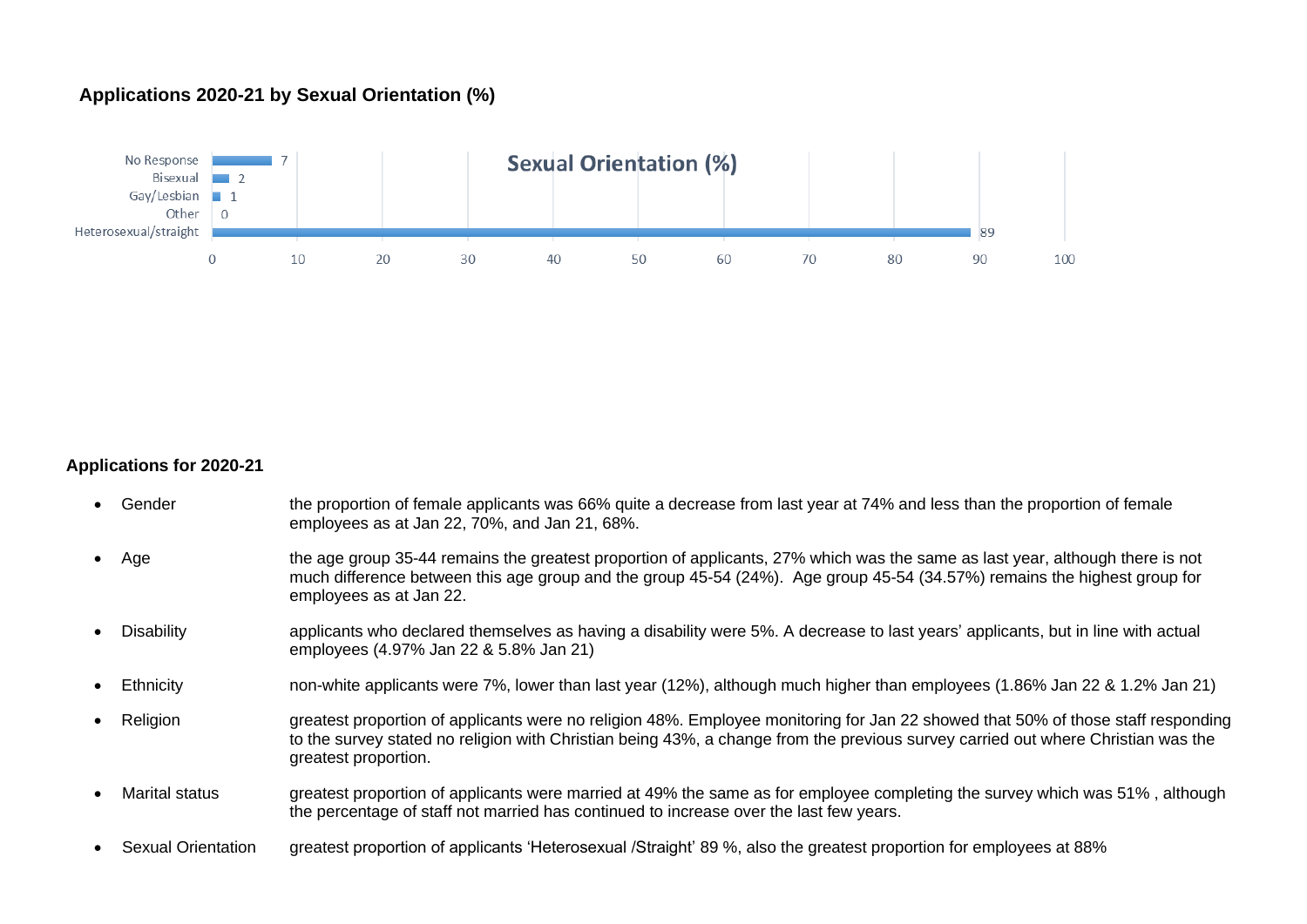Recruitment & Selection Monitoring<br>Protected Characteristics from Staff Appointments 2020-21 (%)

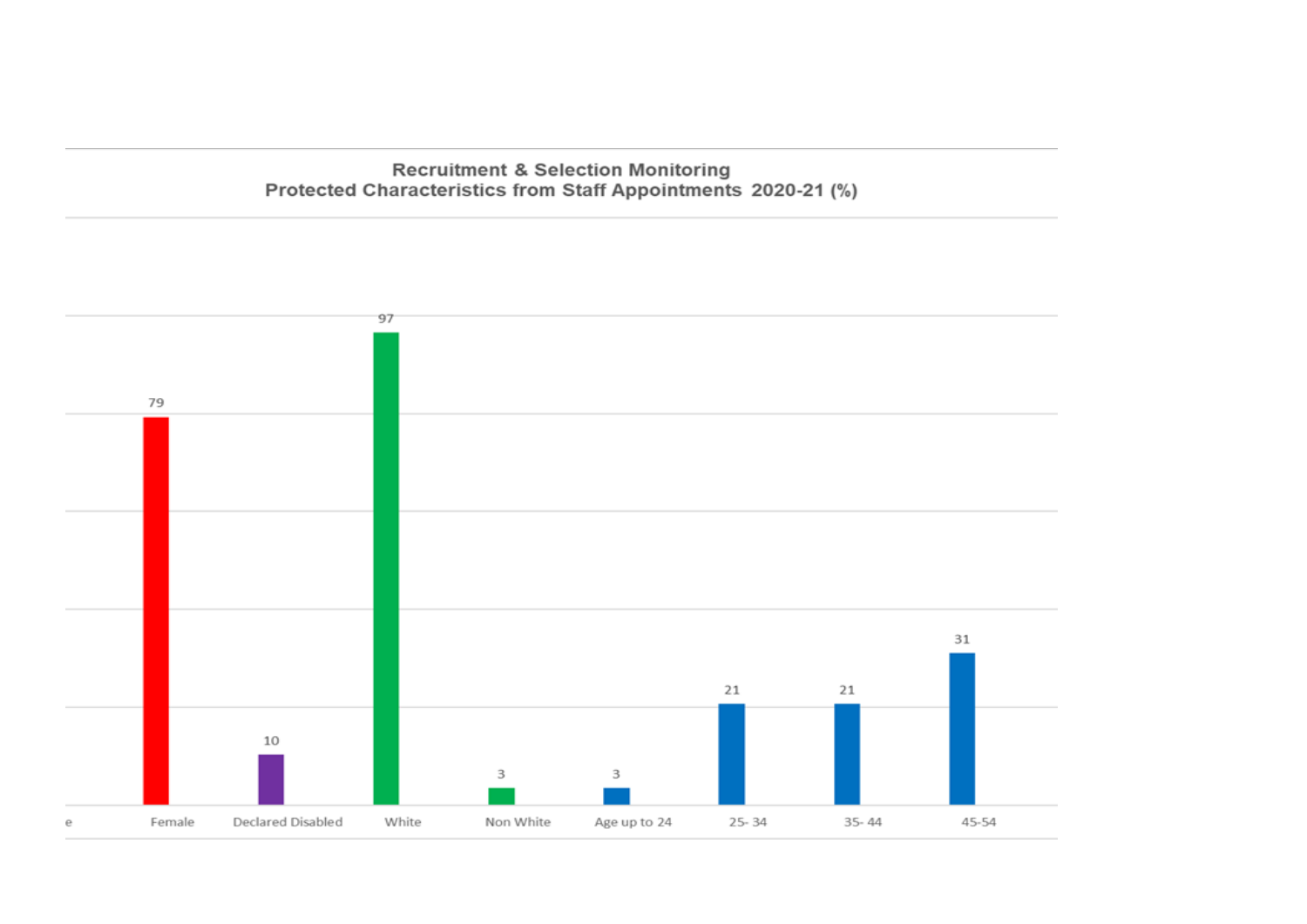#### **Appointments for 2020-21**

- Gender 79% of apointments were female higher than the number of female employees at Jan 22 (70%) and Jan 21 (68%)
- Age the greatest number of appointments were in the age range 45 54 (31%) The age range 45 -54 also remains the highest for employees as at Jan 22 (34.57%) & Jan 21 (34.5%)
- Disability 10% of appointments declared a disability employees declaring a disability at Jan 22 were 4.97% & Jan 21 were 5.8%
- Ethnicity 3% of the appointments for this year were non-white (none last year). The number of non-white employees at Jan 22 was 1.86% & Jan 21 was 1.2%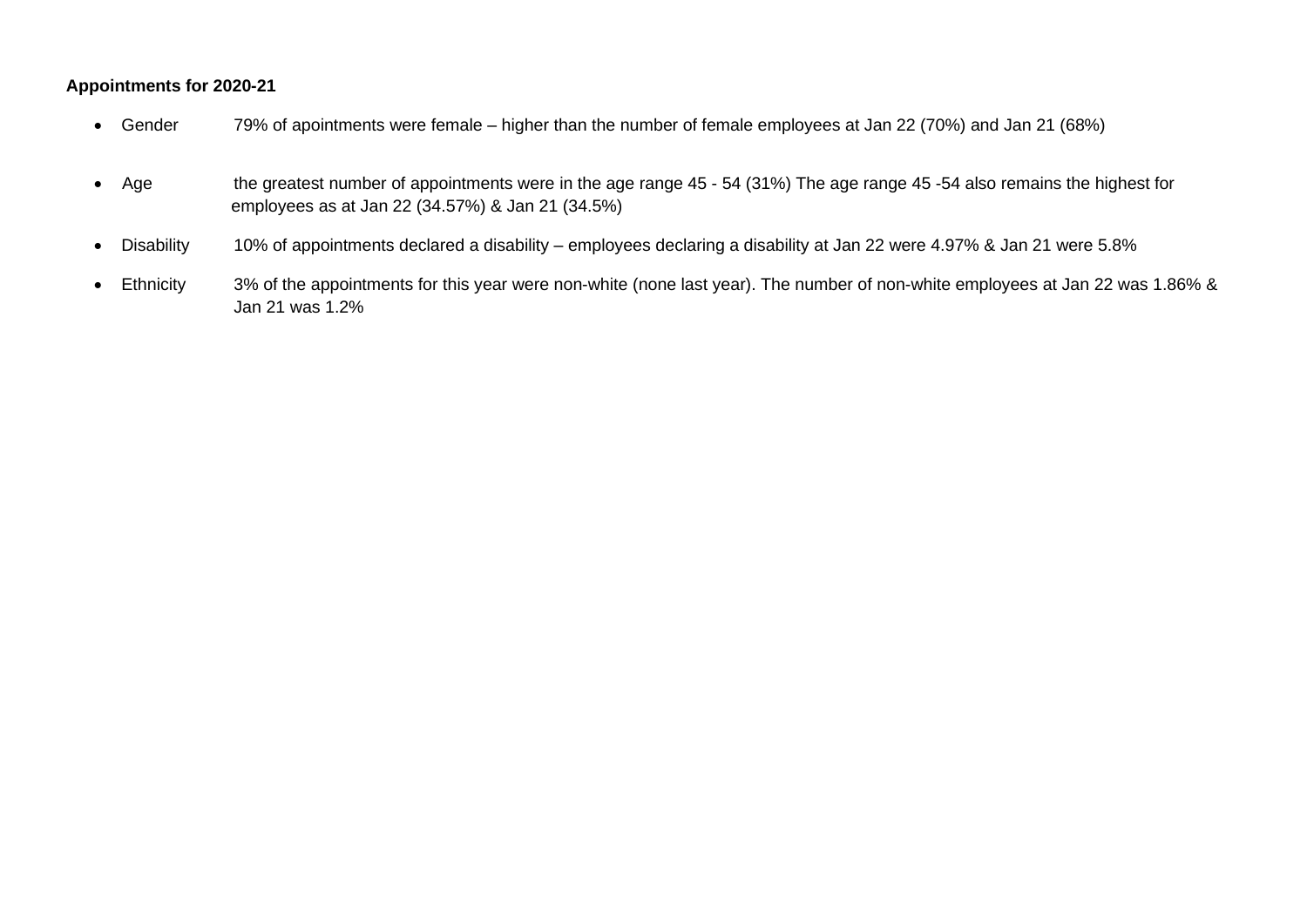**Anonymous Staff Equality Monitoring Data as at January 2022 used to report on a greater range of protected characteristics (unfortunately, due to Covid-19 restrictions, we were unable to carry out monitoring for Spring 2020 & Spring 2021). Anonymous electronic forms were introduced for 2022, with 60% of staff responding** 

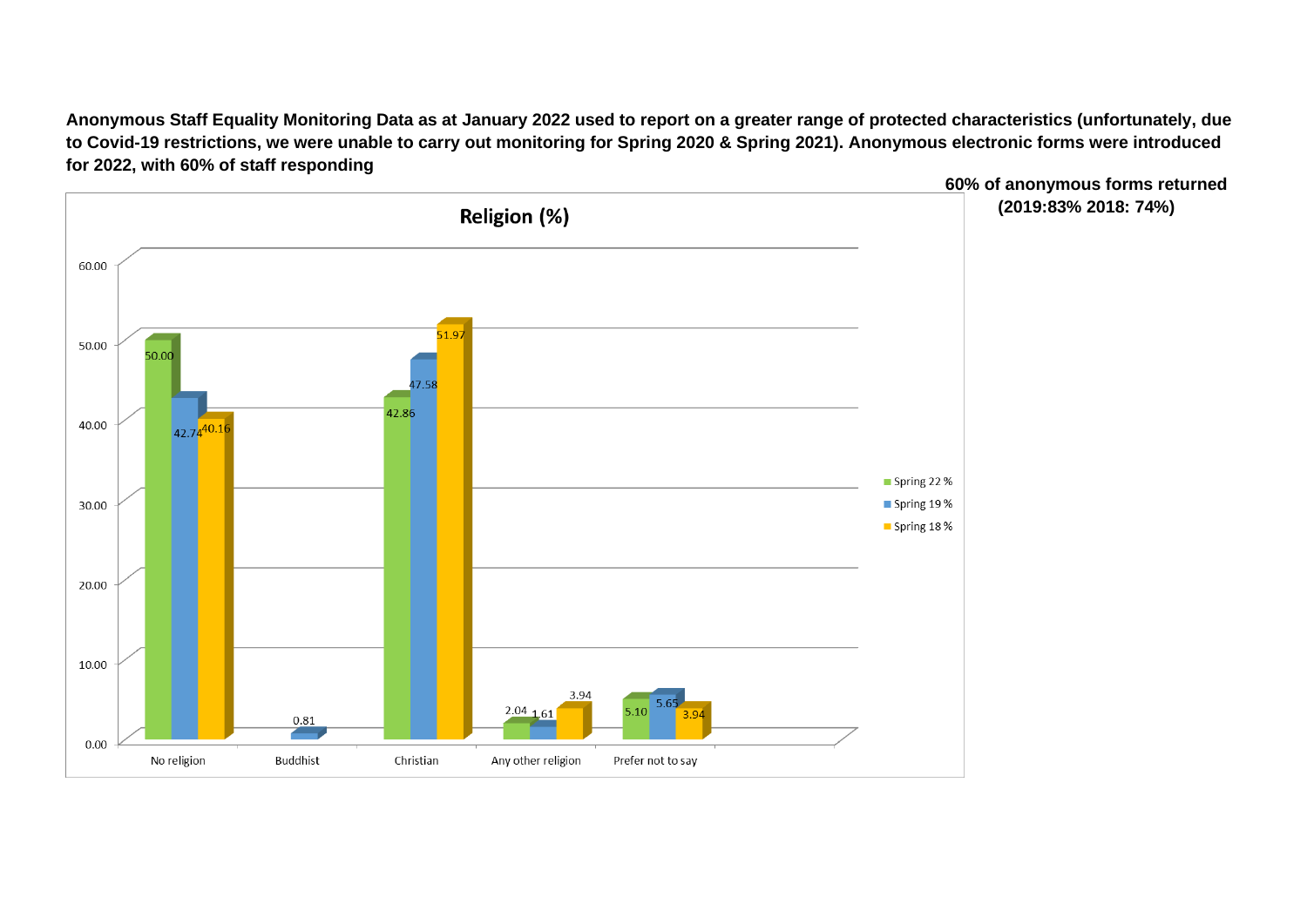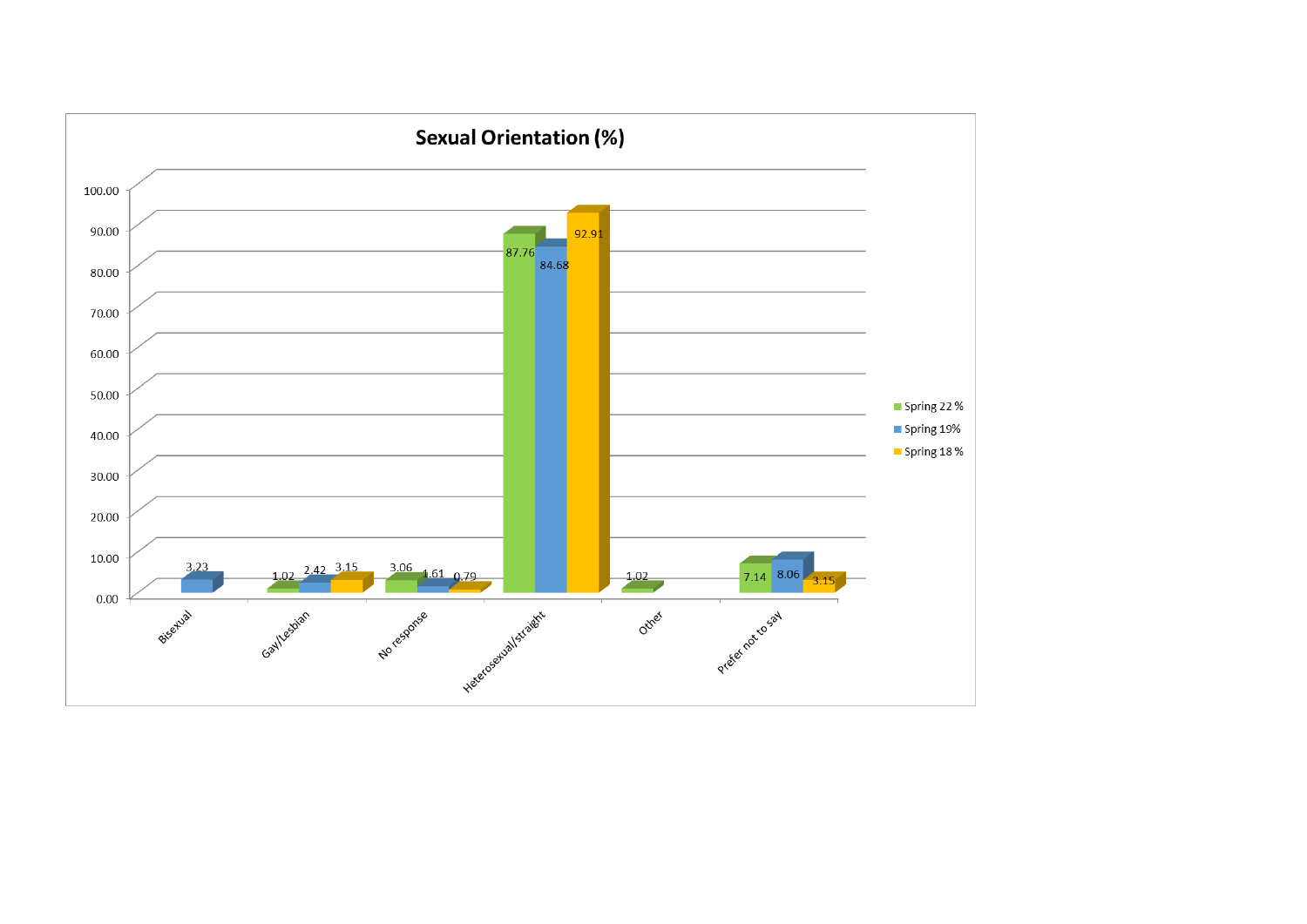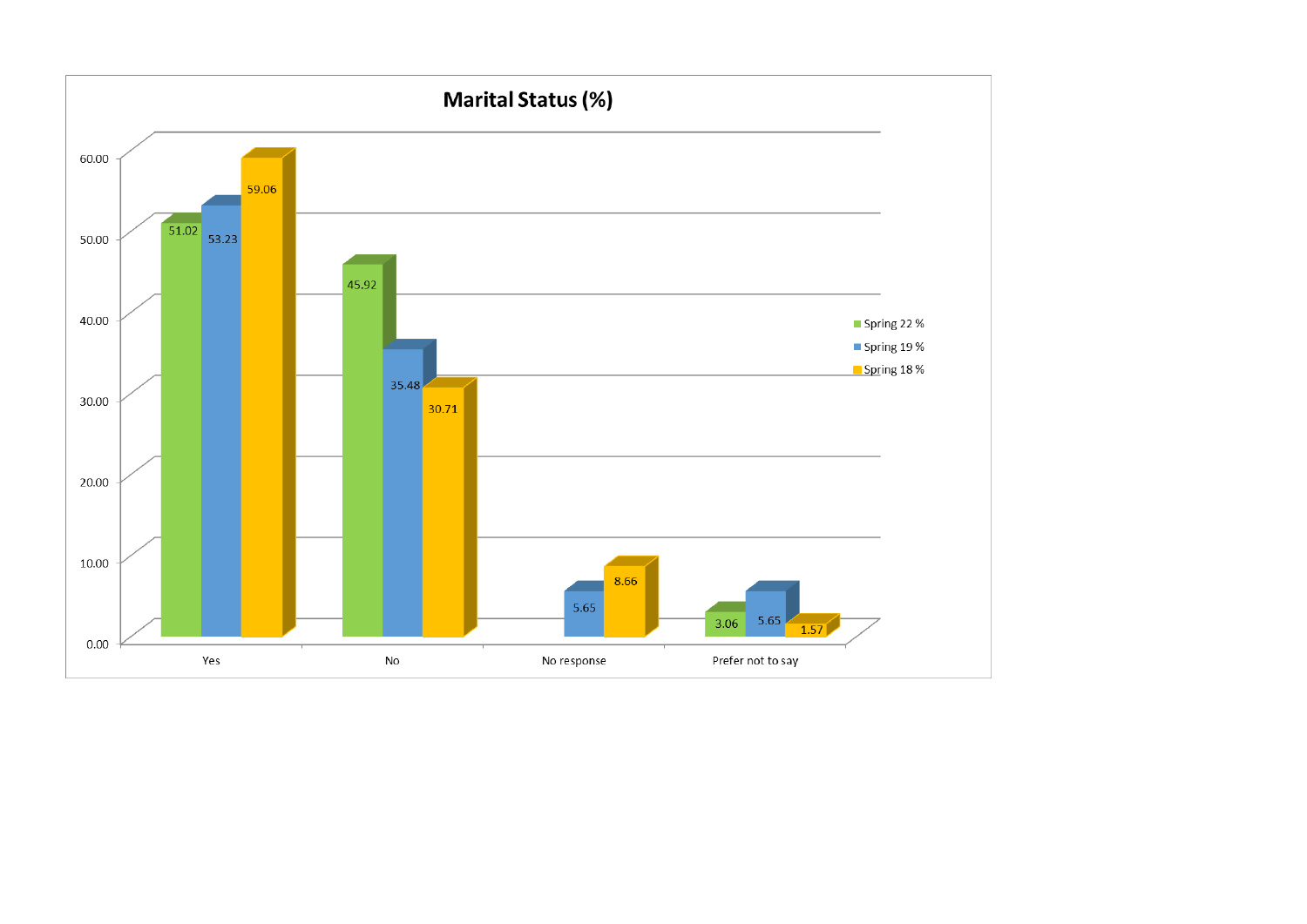|              |                                       |             |                                      | <b>Ethnic Origin</b>        |                  |                          |                                                                 |       |                                  |              |
|--------------|---------------------------------------|-------------|--------------------------------------|-----------------------------|------------------|--------------------------|-----------------------------------------------------------------|-------|----------------------------------|--------------|
|              |                                       |             |                                      | <b>Ethnic Groups</b>        |                  |                          | <b>White</b>                                                    |       |                                  | <b>Total</b> |
| Mode         | $\blacksquare$ Primary<br><b>role</b> | Gender      | <b>Considered</b><br><b>Disabled</b> | <b>British</b><br>Pakistani | White &<br>Asian | <b>British</b><br>Indian | English/Wel<br>sh/Scottish/<br><b>Northern</b><br>Irish/British | Irish | Any other<br>White<br>background |              |
| <b>Total</b> | ∥Teach                                | <b>Male</b> | 3 <sub>l</sub>                       |                             | ΩI               |                          | 30                                                              |       |                                  | 30           |
|              |                                       | Female      | ⌒                                    |                             |                  |                          | 48                                                              |       |                                  | 54           |
|              |                                       | <b>Male</b> |                                      |                             |                  |                          | 18                                                              |       |                                  | 19           |
|              | ∥Support ∣                            | Female      |                                      |                             | ωI               |                          | 54                                                              | N     |                                  | 58           |
|              | All                                   |             | 81                                   |                             |                  |                          | 150                                                             |       |                                  | 161          |
|              | <u> %</u>                             |             | 4.97                                 | 0.62                        | 0.62             | 0.62                     | 93.17                                                           | 0.62  | 4.35                             |              |

**Numbers of staff on 1st January 2022 by gender, disability, ethnic origin and by mode and primary role**

**Gender**: 64% (60% Jan 2021) of teaching staff are female. 40% of full-time teachers are male. 70% of part time teachers are female.

The SFCA Workforce Survey (September 21) indicates 62% of teaching staff are female, 47% of full-time teachers are male and 76% of part time teachers are female. The AoC Workforce Data Survey 19-20 (published November 2021) states 64% of teaching staff are female which is no change to the year before

75% (75% Jan 2021) of support staff are female. 61% of full time (full year) support staff are male (67% Jan 2021). 86% of part time support staff are female 87% Jan 2021).

The SFCA Workforce Survey indicates 72% of support staff nationally are female and 82% of part time support staff are female. The AoC Workforce Data Survey 19-20 (published November 2021) states 70% of support staff are female as last year.

**Ethnicity:** 1.86% of staff are non-white (Jan 2021: 1.2%)

SFCA Workforce Survey (Sept 21): Nationally 89.4% of teaching staff are White

**Disability:** 4.97% of staff consider themselves to have a disability (Jan 2021: 5.8%)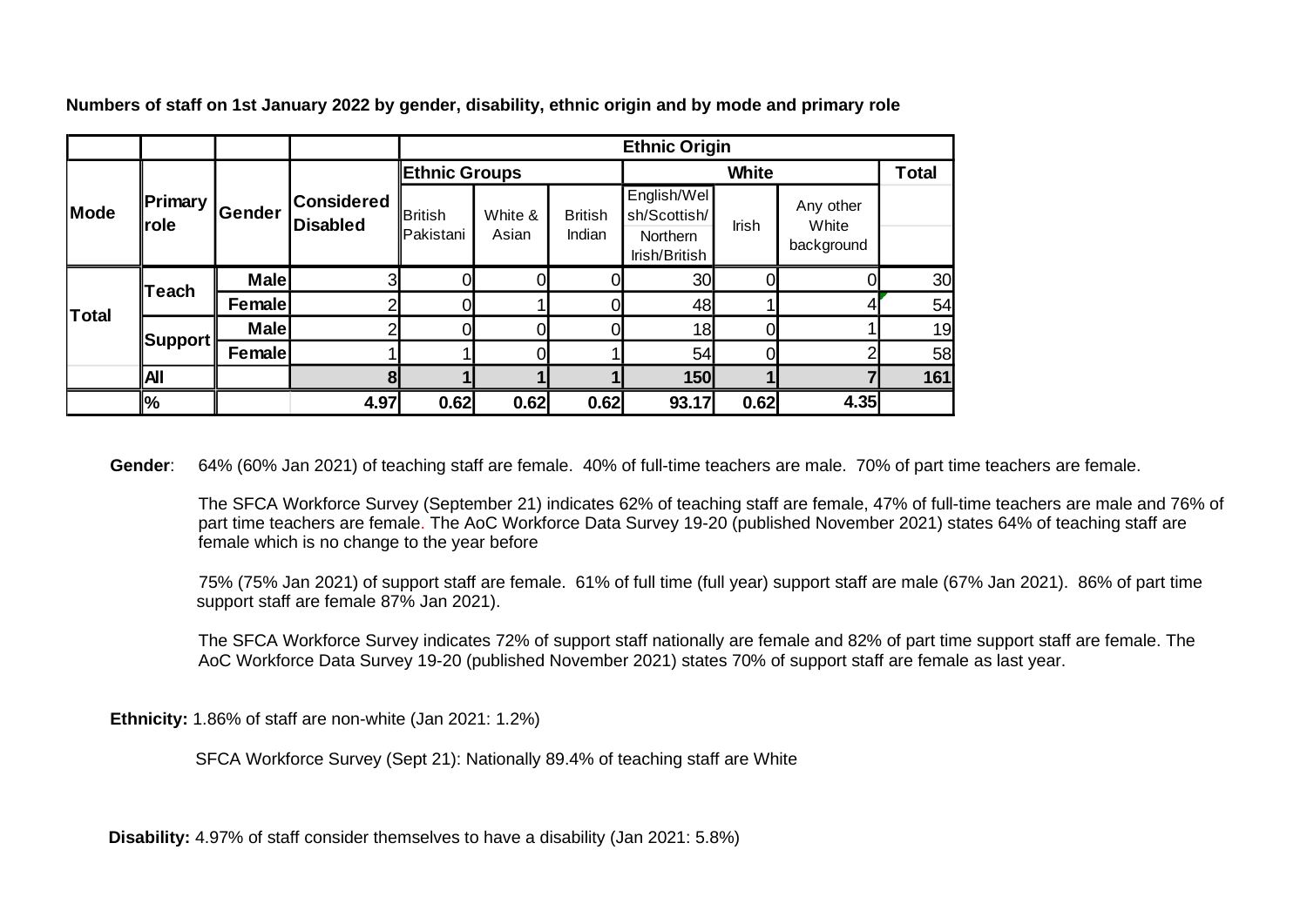There was no comparable data on staff who consider themselves to have disabilities from SFCA, AoC or CIPD surveys. Data from the March 2011 census had been used in previous reports which had been available for Worcestershire in a document published by the Worcestershire Public Health Intelligence Team: Worcestershire Demographic Overview 2013. Data from the 2021 census should be available later in the year.

**Numbers of staff on 1st January 2022 by gender, age and by mode and primary role**

|       |                                 |               | Age                       |                |                      |                      |                    |                   |         |                        |
|-------|---------------------------------|---------------|---------------------------|----------------|----------------------|----------------------|--------------------|-------------------|---------|------------------------|
| Mode  | $\blacksquare$ Primary<br>∥role | <b>Sender</b> | Under 20 20 – 30<br>vears | years          | $ 31 - 40 $<br>years | $ 41 - 50 $<br>years | $51 - 60$<br>years | 61 - 70<br>lyears | Over 70 | <b>Total</b><br>number |
|       | <b>Teacher</b>                  | <b>Male</b>   | Οl                        | 5 <sup>1</sup> | 5 <sub>l</sub>       | 9∥                   | 11I                |                   | OII     | 31                     |
|       |                                 | Female        | Ol                        |                | 10 <sub>l</sub>      | 22                   | 16∥                |                   | OII     | 54                     |
|       | $\ $ Support $\ $               | <b>Male</b>   | 01                        | $\overline{3}$ | $\mathcal{D}$        | 81                   | 51                 |                   |         | 19                     |
| Total | Staff                           | Female        | Oll                       | 3 <sub>l</sub> | 14                   | 15                   | 20 <sup>1</sup>    | 61                | Oll     | 58                     |
|       | İΑΙ                             |               | OI                        | 15             | 31                   | 54                   | 52                 | 91                |         | 162                    |
|       | $\frac{1}{2}$                   |               | 0.00                      | 9.26           | 19.14                | 33.33                | 32.10              | 5.56              | 0.62    |                        |

• The age group 41-50 has the greatest proportion of staff with 33.54% (Jan 2021: 34.5%).

• SFCA Workforce Survey Sept 21: The age group 41-50 also had the greatest proportion of teaching staff with 30%.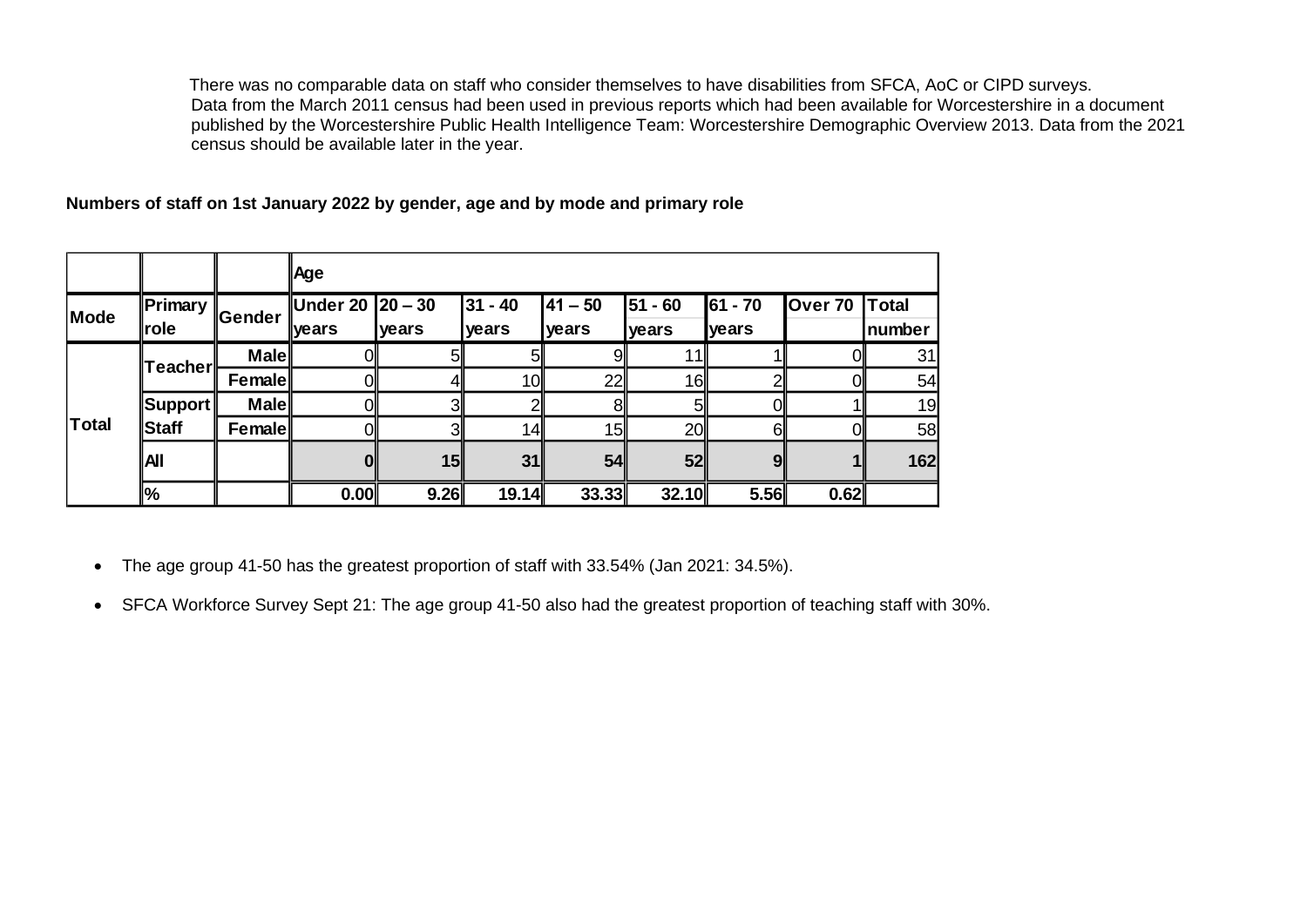• **Applications from staff for promotional opportunities/ additional responsibilities and their success rates: academic year 2020-21 Applications**

|                                                      | Total no. of internal applicants |
|------------------------------------------------------|----------------------------------|
| 7 teaching additional<br>responsibilities/promotions | 9 applicants                     |
| 5 support additional<br>responsibilities/promotions  | 5 applicants                     |

Ethnicity 100% white

#### **Success**

| <b>Opportunity</b>                                   | Total no. of successful internal applicants |
|------------------------------------------------------|---------------------------------------------|
| 7 teaching additional<br>responsibilities/promotions | appointed                                   |
| 4 support additional<br>responsibilities/promotions  | 4 appointed                                 |

Ethnicity 100% white

**During 2020-21 we also appointed temporary staff to the roles of Covid Testing Assistants/Processors. Our existing casual invigilators were invited to apply together with friends/family of existing staff.**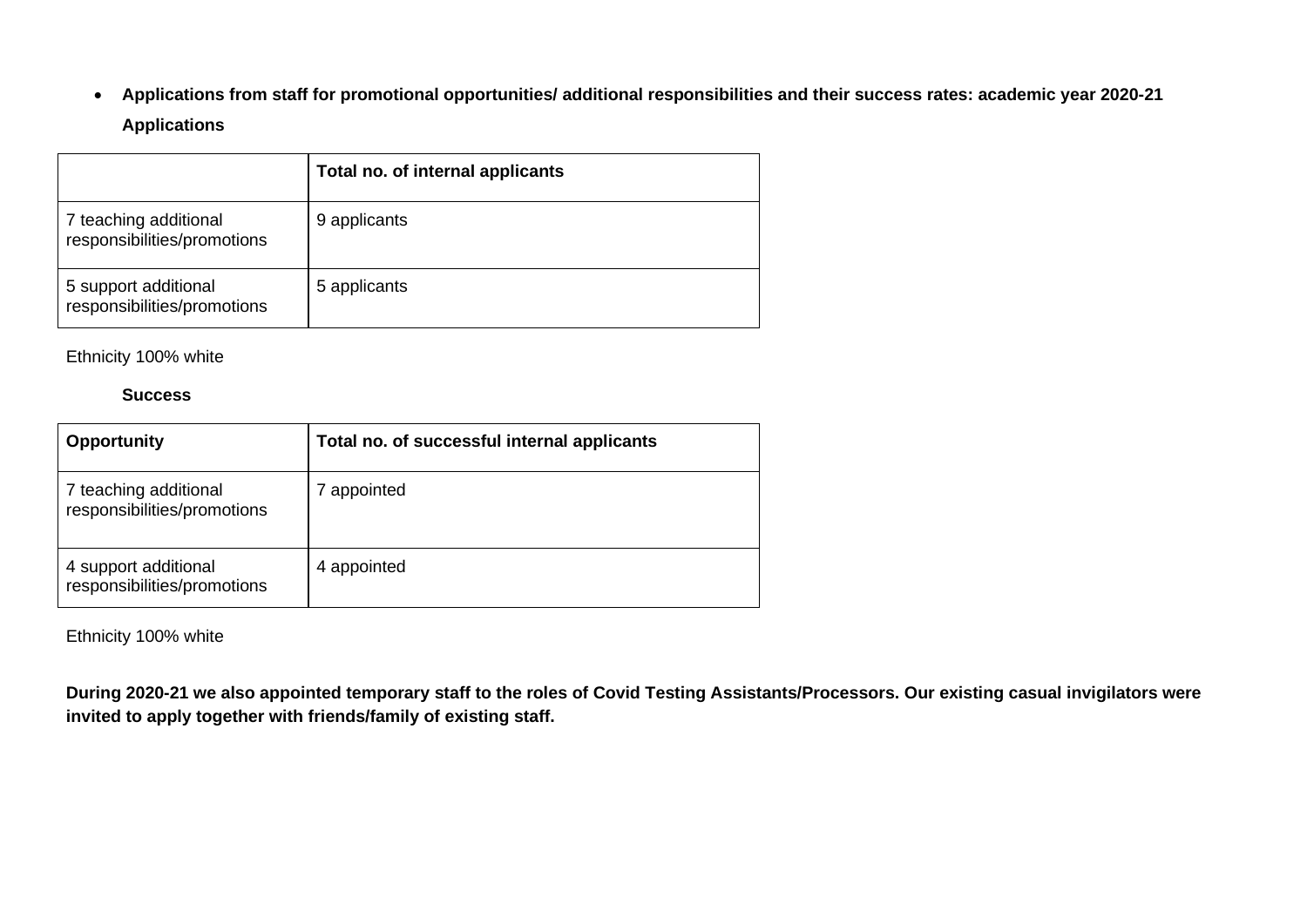### **Leavers 2020- 21**

- Leavers with casual or short, fixed-term contracts of less than 3 months are not included.
- The total number of leavers was 27 (24 during 2019-20), 70% female, 7% with a disability and Ethnicity 88.9% white
- Turnover for 2020-21 was 17% (2019-20 15.5%).
- The AoC Workforce Data report for 2019-20 (published November 2021) showed a decrease in turnover for all staff in FE of 14.8% (18.2% for 2018- 19),14.2% in the West Midlands area (16.2% for 2018-19).